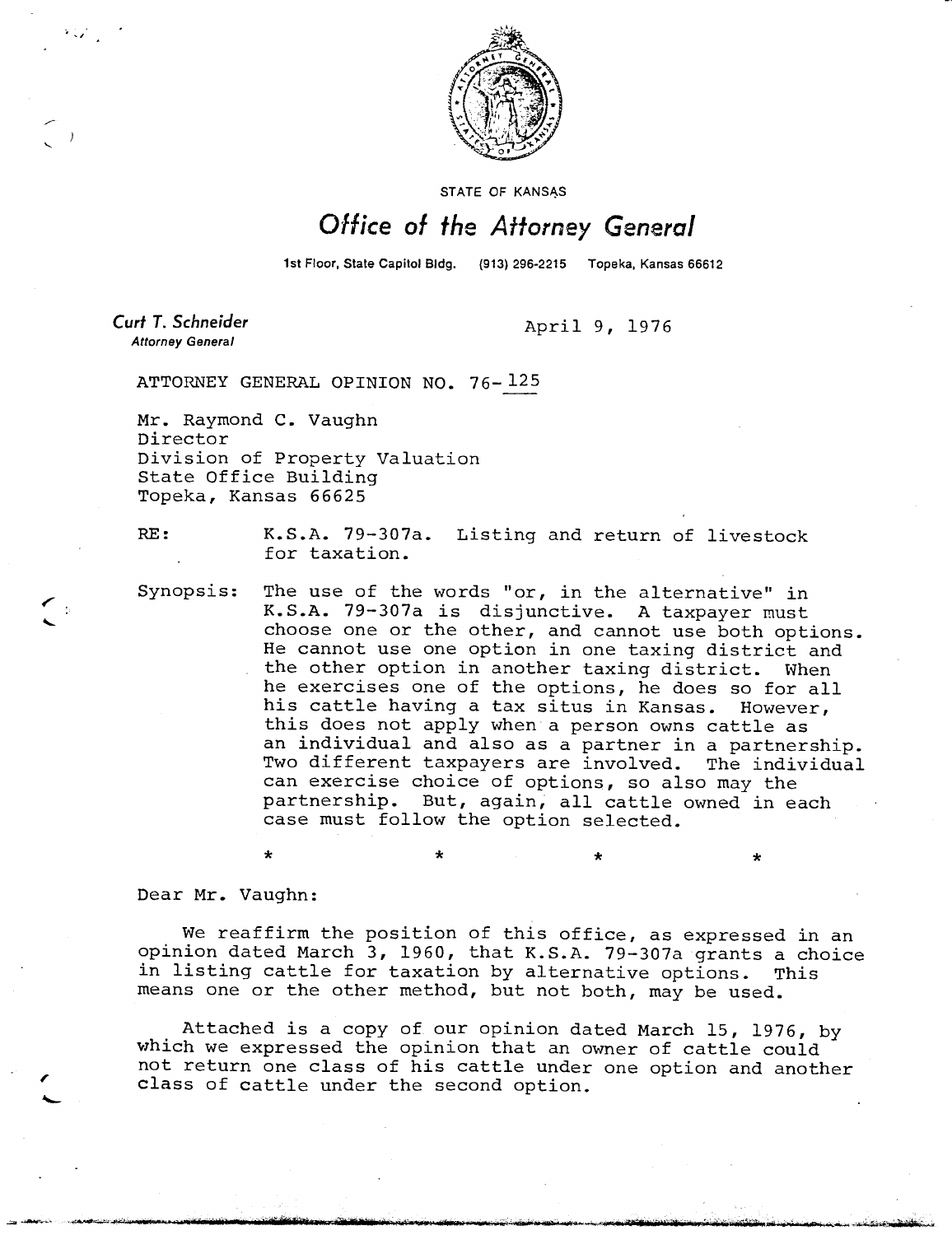Mr. Raymond C. Vaughn April 9, 1976 Page 2

We feel the same rule should apply when the same owner has cattle in more than one taxing district or in more than one county. When he exercises the option, he does so for all his cattle having a Kansas tax situs. The law gives the options to list and return "such cattle as he owns or has under his control". This means "all" the taxpayer's cattle.

You also inquire whether this ruling would apply to a person who owns cattle individually and at the same time has an interest in cattle owned by a partnership in which the same person was a partner. In such case, there are two taxpayers, one an individual, the other a partnership. Each taxpayer, in listing and returning cattle, has the right to make an election of which option to follow.

Very truly yours,

CURT T. SCHNEIDER Attorney General

CTS/CJM/cgm Enc.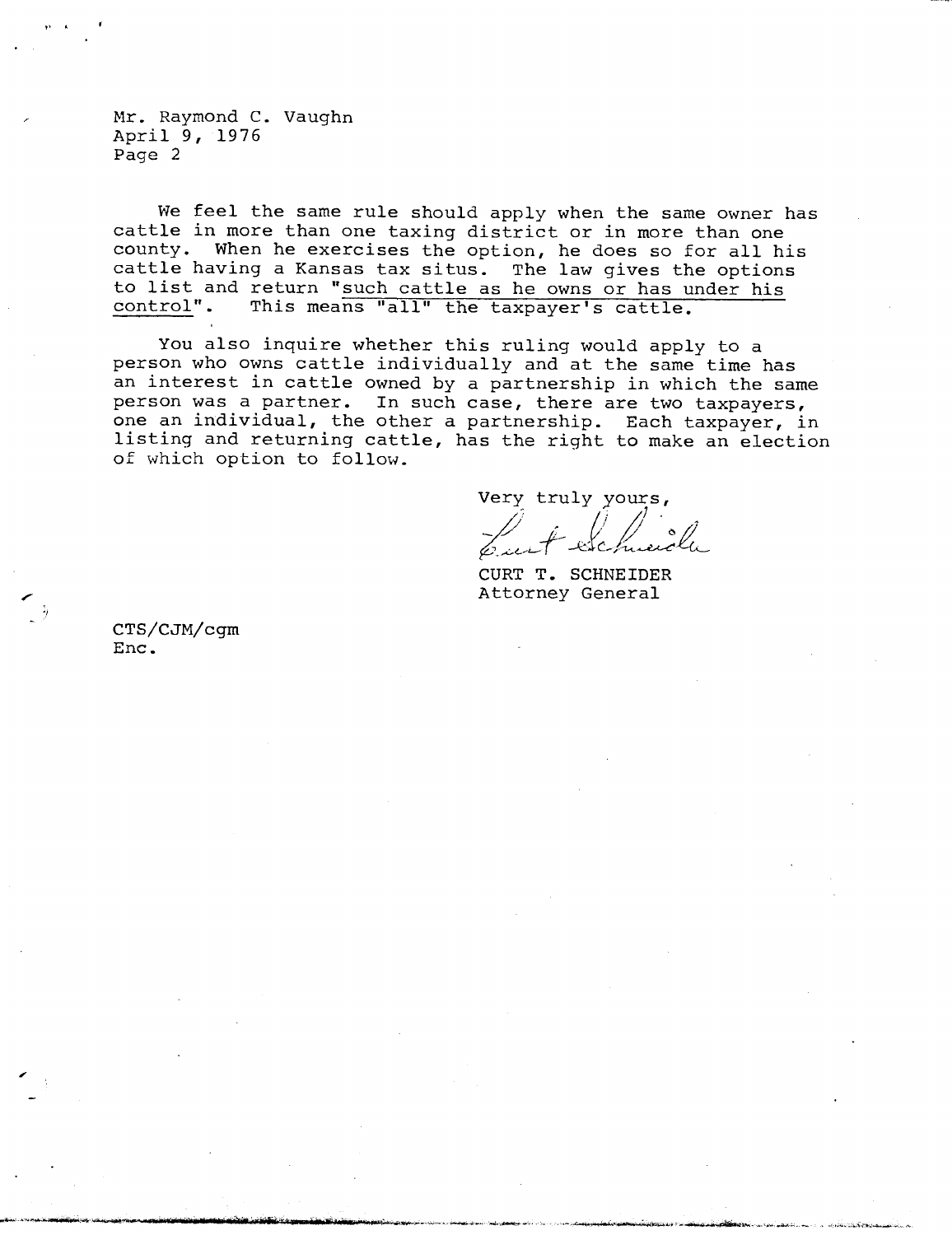### 288 OPINIONS OF THE ATTORNEY GENERAL

The problem created by the transfer of property liable for unpaid, unmatured special assessments to the state or federal government is perhaps deserving of legislative attention. The creation of a statutory lien for unmatured future installments could be accomplished by appropriate amendment to section 79-1804.

LETTER, March 3, 1960, to Mr. Bernard E. Nordling, Stevens County Attorney, Hugoton, Kan.

## *Re: SAME—Assessment, Livestock, Alternative Manner of Listing*

You have requested our opinion on two questions concerning the new alternative formula for listing livestock. In lieu of listing all livestock held on January 1, a taxpayer is permitted by G. S. 1959 Supp., 79-307a, to return a "statement of the estimated average value of livestock which he owned or had in his possession or control during" the preceding year.

Your first question was, does this section apply to nonresident *owners* and, if so, must they return livestock owned or possessed by them *in another state* during the year. This section would apply to nonresidents; it commences with the words, "Any person required to list and make a return of livestock . . . may . . . (etc.)" Nonresidents are required by our personal property tax statutes to list personal property having a taxable situs in this state. [G. S. 1949, 79-301; G. S. 1959 Supp., 79-304; *Ray v. Board of County Cornmrs.,* 173 Kan. 859, 863, 252 P. 2d 899. (1953).] It is the opinion of this office that the new section, G. S. 1959 Supp., 79-307a, neither enlarges nor narrows the scope of the personal property tax; it simply provides an alternative method of returning for taxation such livestock which is otherwise taxable in Kansas. If the livestock of a nonresident (or any of his personal property) does *not* acquire a taxable situs in this state at any time during the taxing period, it cannot be taxed here. Therefore, a nonresident need not return livestock held by him in another state and which did not acquire a taxable situs in this state at any time during the preceding year nor on January 1st of the tax year.

Your second question was whether any taxpayer, resident or nonresident, may elect to use the alternative average value method of returning his livestock in one county, but return livestock in another county under the other method; i. *e.,* by listing all livestock held as of January 1st. It is the opinion of this office that a taxpayer can *not* vary the method of returning his livestock from county to county ( or from township to township); he must use the same method of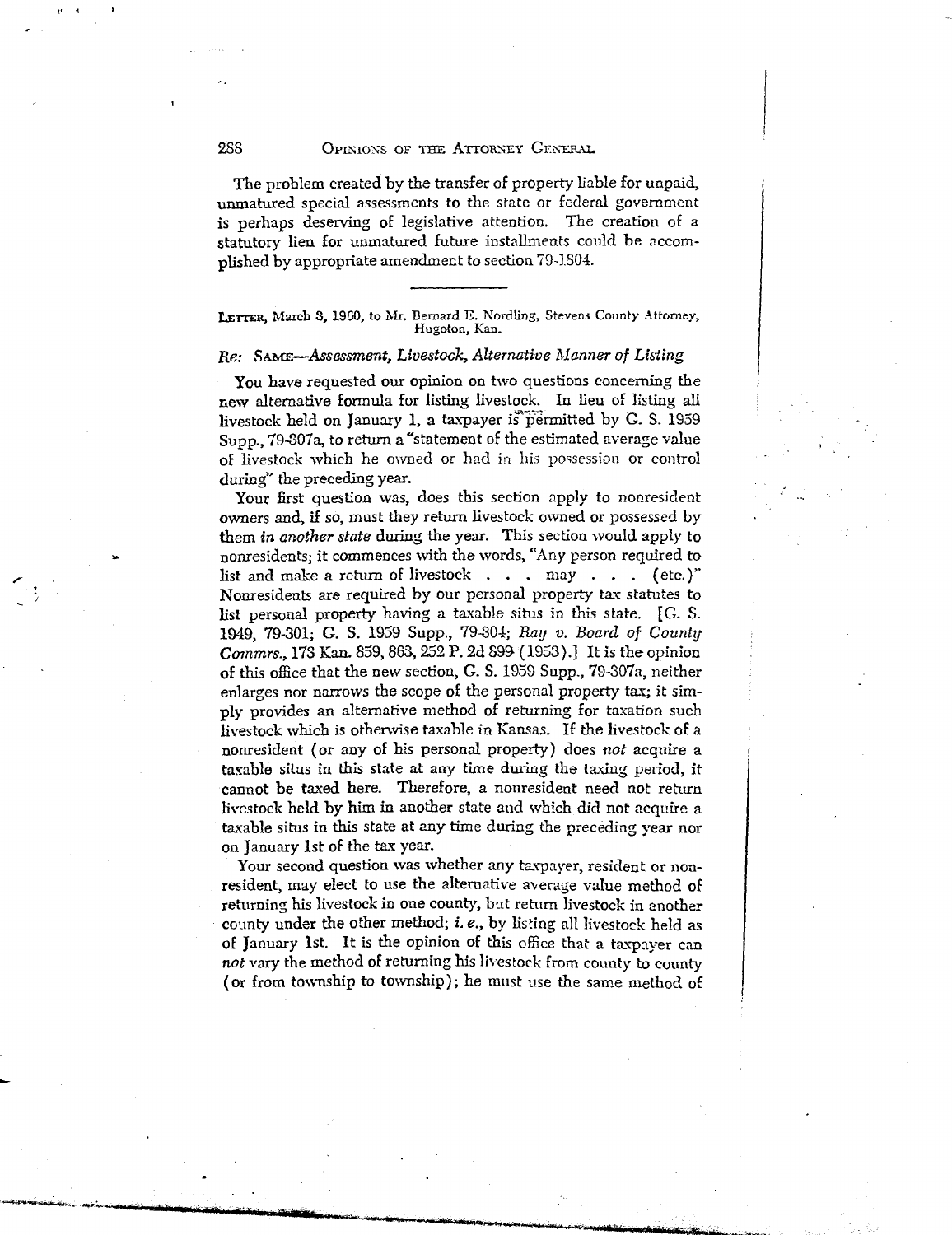#### TAXATION

289

returning livestock in all counties in which he makes the annual return. If a taxpayer were allowed to vary the method from county to county it could result in tax benefits clearly not intended by the legislature. The State Property Valuation Department has taken the same position on this matter.

LETTER, February 9, 1960, to Honorable John D. Bower, Representative, 4th District, State Capitol Building

## *Re: SAME—Assessment, Reduction in Valuation*

You have requested the opinion of this office on a question, concerning the proper application of the 1959 amendment to G. S. 1957 Supp., 82a-409 (G. S. 1959 Supp., 82a-409). Prior to this 1959 amendment Section 82a-409 provided that a landowner who had donated to the State land, easements or rights of way for the erection and maintenance of reservoirs for the storage of water would be entitled to a reduction in the assessed valuation of the contiguous land for a period of twenty years. This reduction was to be made in accordance with a schedule specified in Section 82a-405. However, the 1959 amendment to Section 82a-409 provided by its own terms the formula for reducing valuation.

The precise method by which the reduction in assessment is accomplished is provided for in other sections which have not been amended (Sec. 82a-406, 407). This method requires a certification to be made by the chief engineer of water resources to the board of county commissioners certifying to the fact of the completion of the dam and its storage. capacity. The commissioners are then directed by Section 82a-407 to reduce the valuation commencing with the first period after the date of issue of the certificate of completion. The reduction is made annually thereafter for a period of twenty years. (Sec. 82a-409, 406.)

Therefore, it appears that the landowner does not become eligible for the assessment reduction until all of these steps have been taken. The final step is the issuance of the certificate of 'completion. Your question is:

"Which schedule of tax reduction does apply to structures on donated land or easements, where such structures were completed but not certified for tax reduction before the effective date of the act?"

In other words, the landowner donated the land to the State and the structure was built while the old statute and schedule of reduction was still effective.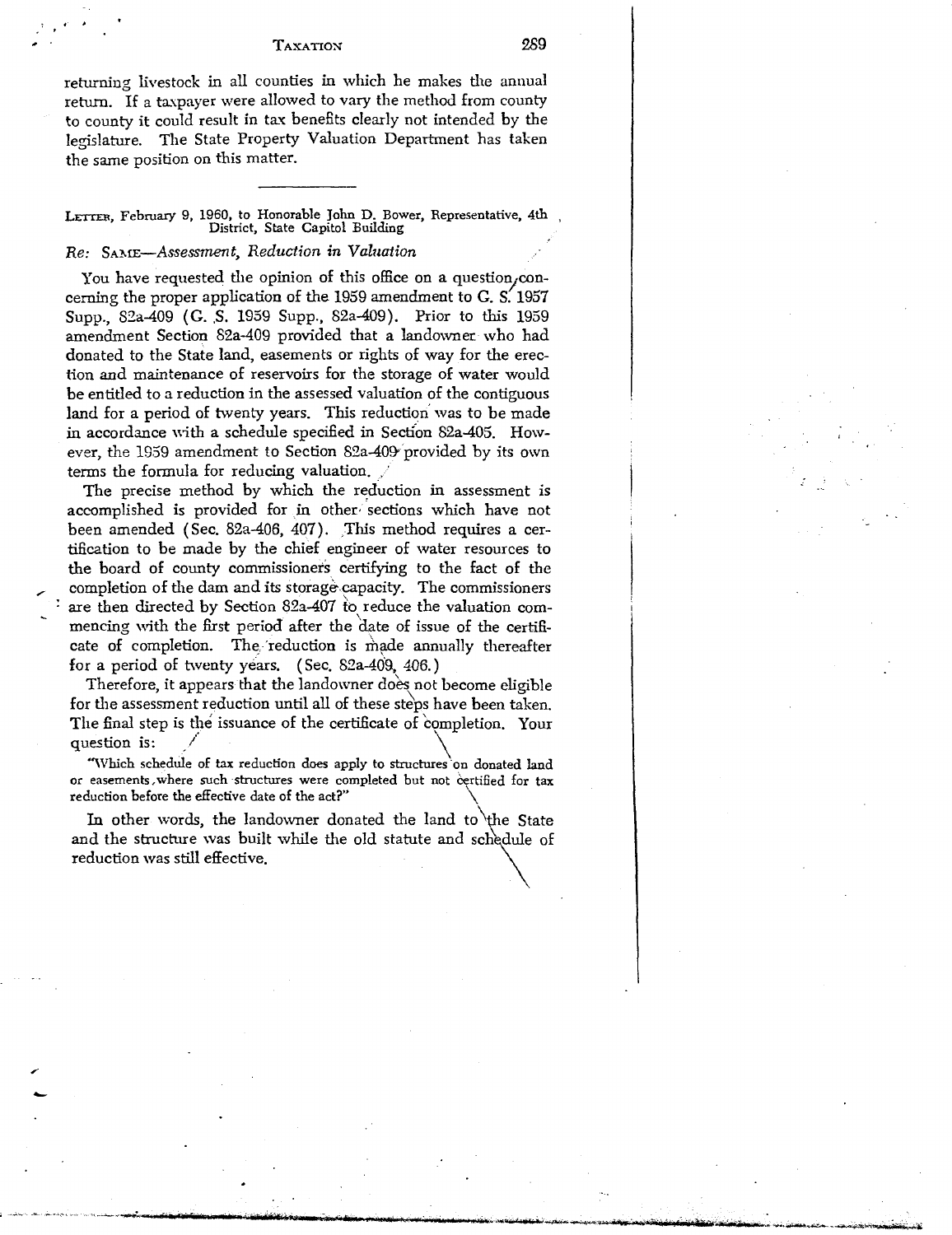

STATE OF KANSAS

## Office of the Attorney General

1st Floor, State Capitol Bldg. (913) 296-2215 Topeka, Kansas 66612

Curt T. Schneider Attorney General .

March 15, 1976

ATTORNEY GENERAL OPINION NO. 76-93

Kenneth W. McClintock Morris County Attorney 418 East Main Street Council Grove, Kansas 66846

RE: K.S.A. 79-307a, Listing and return of livestock.

Synopsis: The use of the word "or" in a statute has usually been interpreted "disjunctive". When used in the "conjunctive" sense, the context must clearly indicate legislative intent that the words "and" and "or" be used interchangeably. Where "or" is used in the "alternative sense", it is "disjunctive". K.S.A. 79-307a requires all cattle to be reported for taxation by one alternative or the other, and not both.

Dear County Attorney McClintock:

You say that you have a taxpayer who has used both alternatives in K.S.A. 79-307a in listing his cattle for taxation. He is attempting to list one classification of cattle as of January 1 and another classification of cattle on the yearly average. You ask if under this statute he can use both.

Our opinion is that he cannot use both, because the alternatives are disjunctive.

It is true that the words "or" and "and" have been construed to be interchangeable. This is usally the case where the word "or" is between synonyms, each meaning substantially the same. State v. Hawri, Robinson v. Hammel, 154 Kan. 654, 658, 121 P.2d 200 (1942); 117 Kan. 74, 75, 230 P. 331 (1924).